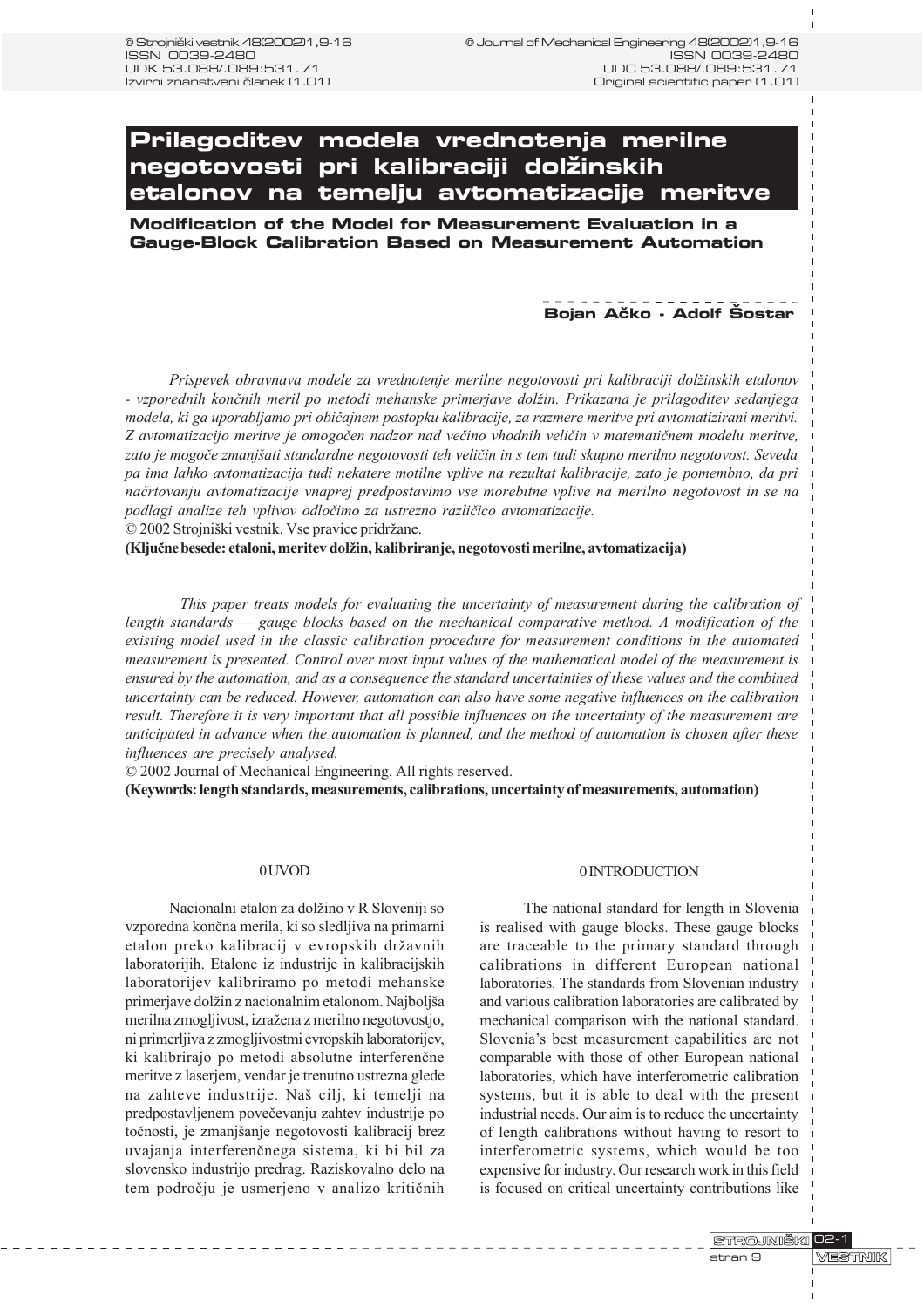prispevkov k negotovosti, kakor so kalibracija opreme, pogoji okolice in vpliv merilnika.

Na podlagi raziskav smo se odloèili, da bomo sistem za kalibracijo izboljšali z rekonstrukcijo merilne naprave in odlagalnih površin za temperaturno stabilizacijo etalonov in z avtomatizacijo merilnega procesa. Hkrati z uvajanjem teh izboljšav je treba tudi analizirati in spremeniti modele za vrednotenje merilne negotovosti zaradi optimiranja novega kalibracijskega postopka.

### 1 POSTOPEK VREDNOTENJA MERILNE **NEGOTOVOSTI**

Negotovost vrednotimo po postopku v [1], hkrati pa upoštevamo tudi priporočila EAL za evropske akreditirane laboratorije, ki so podana v [2]. Poglavitni koraki postopka so naslednji:

- Doloèimo matematièni model meritve, ki predstavlja izhodno velièino meritve kot funkcijo vhodnih veličin. Funkcija f mora vsebovati vse veličine, vkljuèno z vsemi povezavami in popravnimi faktorji, ki lahko prispevajo pomembno komponento negotovosti k merilnemu rezultatu. Pravilna doloèitev matematiènega modela meritve (1) je kljuènega pomena za kakovost doloèitve negotovosti meritve:

the calibration of the equipment, as well as environmental and human influences.

As a result of our research the calibration system will be improved by the reconstruction of the device and the surfaces for the thermal stabilisation of the gauge blocks and by the automation of the measurement process. In order to optimise the new calibration procedure, models for evaluating the uncertainty of measurements will be analysed and modified during the introduction of the improvements.

## 1 PROCEDURE FOR EVALUATING THE MEASUREMENT UNCERTAINTY

The uncertainty is evaluated using the procedure in [1] and by considering the EAL guides for European accredited laboratories given in [2]. The procedure consists of the following basic steps:

- A mathematical model of the measurement, which represents the output value of the measurement as a function of input values, is defined. Function  $f$ comprises all the input values including all the corrections and correction factors that could significantly influence the uncertainty of the measurement result. The correct definition of the mathematical model (1) is of essential importance for the quality of the uncertainty evaluation:

$$
y = f(x_1, x_2, ..., x_i, ..., x_N)
$$
 (1).

- Ovrednotimo standardne negotovosti vseh ocen vhodnih veličin  $u(x_i)$ . Če obstaja povezanost med dvema vhodnima velièinama (velièini med seboj nista neodvisni), moramo v skupni standardni negotovosti  $u_{\rm c}(y)$  upoštevati tudi člene, ki zajemajo kovariance ocen vhodnih velièin. Povezavo izrazimo z enaèbo:
- Standard uncertainties  $u(x_i)$  of all input values are evaluated. If there is a correlation between two input values (i.e. the values are not independent), parts including covariances of the input value estimations are considered in the combined standard uncertainty  $u_c(y)$ . The correlation is expressed by equation:

$$
s(x_{i,k}, x_{j,k}) = \frac{1}{n-1} \sum_{k=1}^{n} (x_{i,k} - \overline{x}_i)(x_{j,k} - \overline{x}_j)
$$
 (2).

- Izraèunamo standardno negotovost ocene izhodne veličine  $u_{c}(y)$  po enačbi:

- The standard uncertainty of the output-value estimation  $u_c(y)$  is evaluated using equation:

$$
u_{c}^{2}(y) = \sum_{i=1}^{N} \left(\frac{\partial f}{\partial x_{i}}\right)^{2} u^{2}(x_{i})
$$
 (3).

Če sta vhodni veličini  $X_i$  in  $X_j$  med seboj odvisni oz. sta v povezanosti, moramo v enačbi (3) upoštevati še njuno kovarianco. Enačba (3) dobi novo obliko:

If the input values  $X_i$  and  $X_j$  are dependent res. corelated, the covariance is included in equation (3). Equation (3) gets a new form:

$$
u_{c}^{2}(y) = \sum_{i=1}^{N} \sum_{j=1}^{N} \frac{\partial f}{\partial x_{i}} \frac{\partial f}{\partial x_{j}} u(x_{i}, x_{j}) = \sum_{i=1}^{N} \left( \frac{\partial f}{\partial x_{i}} \right)^{2} u^{2}(x_{i}) + 2 \sum_{i=1}^{N-1} \sum_{j=i+1}^{N} \frac{\partial f}{\partial x_{i}} \frac{\partial f}{\partial x_{j}} u(x_{i}, x_{j})
$$
(4).

- Izračunamo razširjeno negotovost meritve:

- The expanded uncertainty of measurement is calculated:

$$
U = ku_{c}(y) \tag{5}
$$

- Faktor k izberemo v odvisnosti od zahtevanega nivoja zaupanja. Pri normalni porazdelitvi ustreza

- The coverage factor  $k$  is chosen with respect to the required level of confidence. In a normal distribution the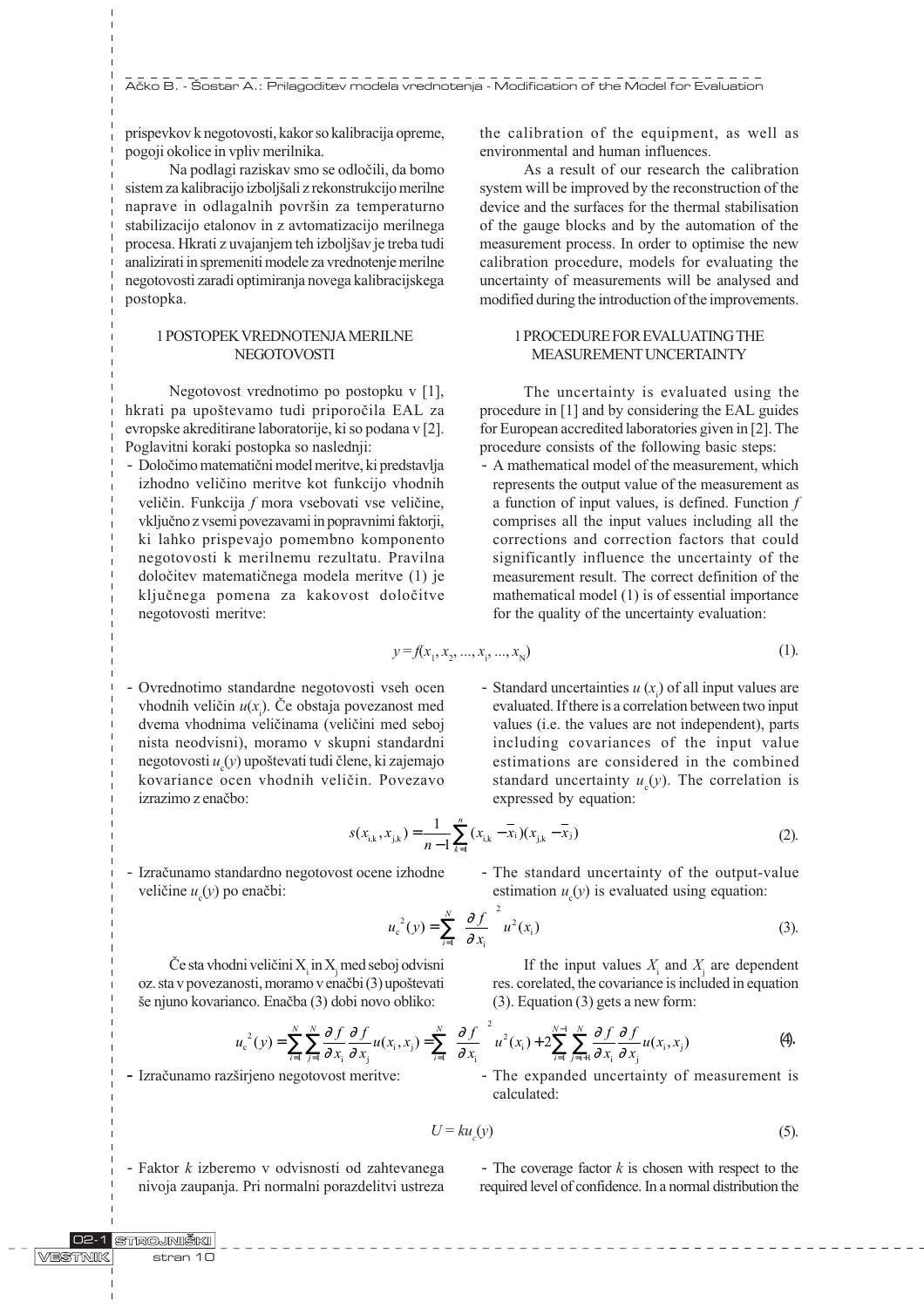faktor 2 nivoju zaupanja 95,45%, faktor 3 pa nivoju zaupanja 99,73%.

## 2 MODEL VREDNOTENJA NEGOTOVOSTI ZA SEDANJI POSTOPEK KALIBRACIJE

## 2.1 Matematièni model meritve

Meritev izvedemo tako, da najprej izmerimo referenčni etalon, nato pa še etalon, ki ga kalibriramo, in primerjamo med seboj izmerjeni vrednosti. Iz primerjave izmerjenih vrednosti izraèunamo odstopek mere kalibriranega etalona. Loèljivost meritve je 10 nm. Postopek je opisan v [3] do [5]. Dolžina l končnega merila, ki ga kalibriramo, je podana z enaèbo (6):

Ta enačba vsebuje vse veličine, ki pomembno vplivajo na rezultat meritve, vkljuèno s popravki temperaturnih raztezkov in izsrednega tipanja konènega merila med meritvijo.

### 2.2 Izraèun koeficientov obèutljivosti

Koeficienti obèutljivosti za posamezne standardne negotovosti vhodnih veličin  $u(x_i)$  povedo, kako moèno bo doloèena negotovost vhodne velièine vplivala na skupno negotovost meritve. Izraèunamo jih kot parcialne odvode funkcije f po posameznih vhodnih veličinah. V našem primeru moramo izraèunati naslednje koeficiente obèutljivosti [3]:

> $c_{e}$  $=$  / l  $e = 1$  $\begin{array}{cc} c & \end{array}$  $=$  /  $l = 1$  $c_{\delta \alpha} = \partial \ell / \partial \delta \alpha = -L \cdot \overline{\Delta t}$  $c_{\overline{\Delta t}} = \partial \ell / \partial \overline{\Delta t} = -L \cdot \delta \alpha$  $c_{\overline{\alpha}} = \partial \ell / \partial \overline{\alpha} = -L \cdot \delta t$  $c_{\delta t} = \partial \ell / \partial \delta t = -L \cdot \overline{\alpha}$  $c_{\nu} = /l$  $v = 1$

## 2.3 Ocene standardnih negotovosti vhodnih velièin in skupna standardna negotovost meritve

Standardne negotovosti vhodnih velièin smo ocenili na podlagi doseženih pogojev okolice, uporabljene merilne opreme, negotovosti kalibracije referenènih etalonov in podatkov o lastnostih materialov etalonov. Pogoje okolice smo ovrednotili na podlagi meritev temperature v razliènih toèkah merilne prostornine, na mizi merilnega instrumenta in na etalonih pred kalibracijo in med njo. Podatke o lastnostih materialov (predvsem nas je zanimala linearna temperaturna razteznost ) smo dobili od nekaterih proizvajalcev konènih meril, podatke o factor 2 corresponds to a level of confidence of 95.45% and the factor 3 to a level of confidence of 99.73%.

## 2 MODEL FOR THE MEASUREMENT UNCERTAINTY EVALUATION FOR THE EXISTING CALIBRATION PROCEDURE

#### 2.1 Mathematical model of measurement

The measurement is performed in such a way that the reference standard (gauge block) is measured first and then the standard to be calibrated is measured. The two measured values are compared and the deviation is calculated. The resolution of the measurement is 10 nm. The procedure is described in [3] to [5]. The length of the gauge block to be calibrated is calculated using equation (6):

$$
l = l_{\rm e} + \delta l - L \cdot (\delta \alpha \cdot \overline{\Delta t} + \overline{\alpha} \cdot \delta t) - \delta l_{\rm v} \tag{6}
$$

This equation contains all the values that significantly influence the measurement result including the thermal expansion and non-central gauge-block probing corrections.

#### 2.2 Sensitivity coefficient calculation

Sensitivity coefficients for single standard uncertainties of the input values  $u(x)$  indicate the size of the influence of a particular input value's standard uncertainty on the total measurement uncertainty. These coefficients are calculated as partial derivatives of the function  $f$  over input values. In our case the following sensitivity coefficients are calculated [3]:

$$
c_e - \frac{1}{\epsilon} - 1
$$
  
\n
$$
c_{\alpha} = \frac{1}{2} \left( \frac{1}{2} - \frac{1}{2} \right)
$$
  
\n
$$
\frac{1}{\alpha} = \frac{1}{2} \left( \frac{1}{2} \right) \frac{1}{2} \left( \frac{1}{2} - \frac{1}{2} \right)
$$
  
\n
$$
\frac{1}{\alpha} = \frac{1}{2} \left( \frac{1}{2} \right) \frac{1}{2} \left( \frac{1}{2} - \frac{1}{2} \right)
$$
  
\n
$$
\frac{1}{\alpha} = \frac{1}{2} \left( \frac{1}{2} \right) \frac{1}{2} \left( \frac{1}{2} - \frac{1}{2} \right)
$$
  
\n
$$
\frac{1}{\alpha} = \frac{1}{2} \left( \frac{1}{2} - \frac{1}{2} \right)
$$
  
\n
$$
\frac{1}{\alpha} = \frac{1}{2} \left( \frac{1}{2} - \frac{1}{2} \right)
$$

#### 2.3 Standard uncertainty estimations of the input values and the total measurement uncertainty

The standard uncertainty estimations of the input values were based on the following: the environmental conditions; the measurement equipment used; the calibration uncertainties of the standard gauge blocks and the gauge-block comparator; and the material properties data. The environmental conditions were evaluated from temperature measurements at different points: in the measuring space, on the comparator table and on the gauge blocks, before and during the calibration. Material properties data (especially the linear thermal expansion coefficient ) were obtained from a

> STROJNIŠKI 02-1 **MESTINIK** stran 11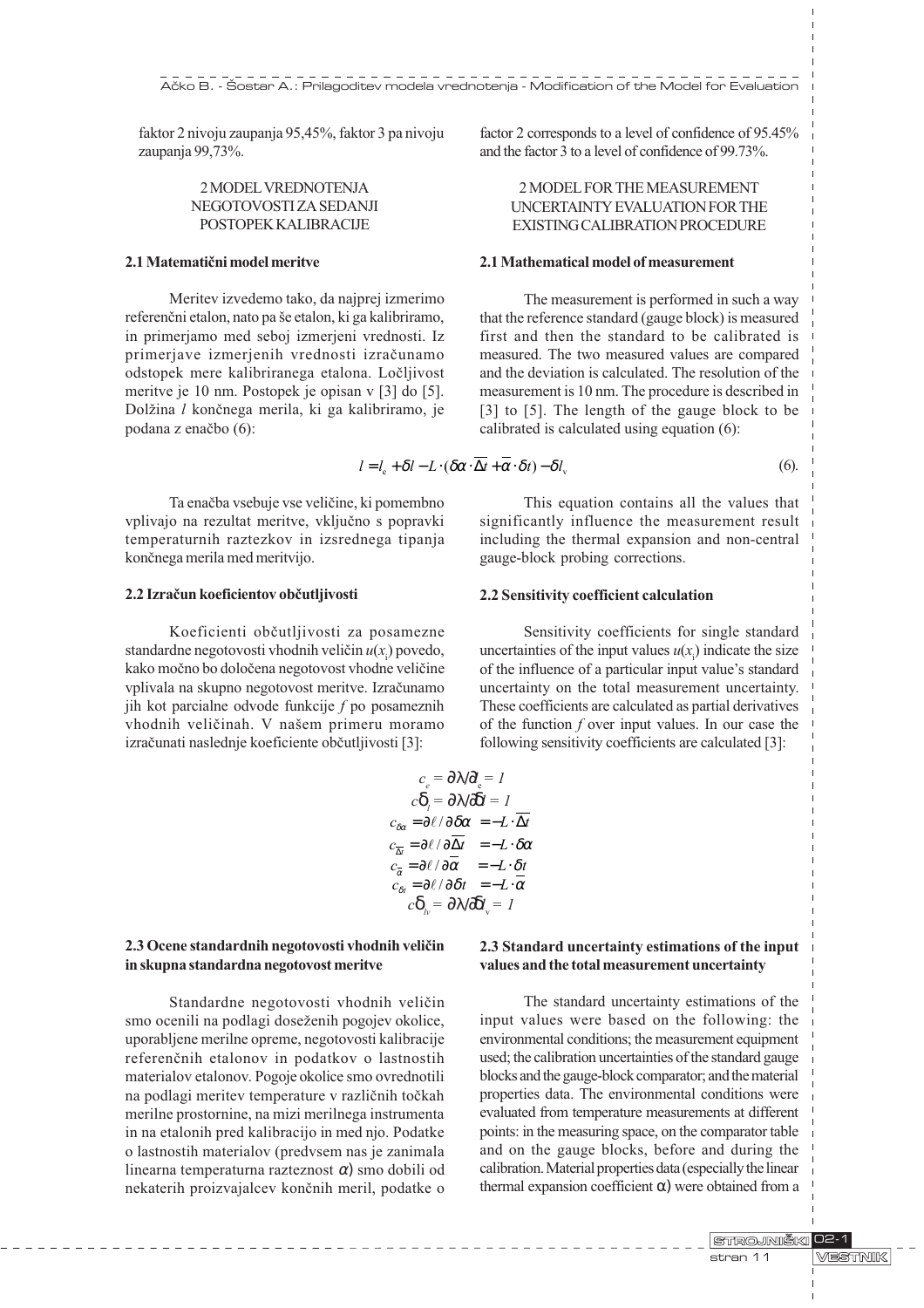Ačko B. - Šostar A.: Prilagoditev modela vrednotenja - Modification of the Model for Evaluation

negotovosti kalibracije referenènih etalonov pa iz certifikata o kalibraciji. Negotovost zaradi izsrednega tipanja etalona smo ovrednotili na podlagi statistiène analize veè sto izmerjenih vrednosti.

V preglednici 1 so predstavljene ocene vrednosti posameznih vhodnih veličin, njihove standardne negotovosti, koeficienti obèutljivosti, tip statistiène porazdelitve za posamezno velièino in skupna standardna negotovost meritve (izraèunana po enačbi (3)) za primer kalibracije etalona dolžine 100 mm.

number of gauge-block producers, while the uncertainties of the reference gauge-block calibration were obtained from the calibration certificates. The uncertainty of the non-central gauge-block probing was evaluated by a statistical analysis of many hundreds of measured values.

Estimated values of the input quantities, their standard uncertainties, sensitivity coefficients, type of statistical distributions for a single value, and the total standard uncertainty (calculated using equation (3)) for the case of the 100-mm gauge-block calibration are shown in Table 1.

Preglednica 1. Standardne negotovosti ocen vhodnih velièin na zgornji meji merilnega obmoèja (100 mm) Table 1. Standard uncertainties of the input value estimations on the upper limit of the measurement range (100 mm)

| Veličina $X_i$<br>Quantity $X_i$ | Ocenjena<br>vrednost<br>Evaluated<br>value | <b>Standardna</b><br>negotovost<br><b>Standard</b><br>uncertainty | Porazdelitev<br>Distribution     | Koeficient<br>občutljivosti<br>Sensitivity<br>coefficient | Prispevek<br>negotovosti<br>Uncertainty<br>contribution |
|----------------------------------|--------------------------------------------|-------------------------------------------------------------------|----------------------------------|-----------------------------------------------------------|---------------------------------------------------------|
| $l_e$                            | $100 \text{ mm}$                           | $20 \text{ nm}$                                                   | normalna<br>normal               |                                                           | $20 \text{ nm}$                                         |
| $\delta_l$                       | $0 \text{ nm}$                             | 15,9 nm                                                           | normalna<br>normal               | 1                                                         | 15,9 nm                                                 |
| $\delta \alpha$                  | $0 °C^{-1}$                                | $0,58.10^{6}$ °C <sup>-1</sup>                                    | pravokotna<br><u>rectangular</u> | $-3.10^{7}$ nm $\rm ^{\circ}C$                            | $-17,4 \text{ nm}$                                      |
| $\overline{\Delta t}$            | 0 °C                                       | $0.08$ °C                                                         | normalna<br>normal               | $-200$ nm $^{\circ}$ C <sup>-1</sup>                      | $-16$ nm                                                |
| $\alpha$                         | $11.10^{-6}$ °C <sup>-1</sup>              | $0,40.10^{6}$ °C <sup>-1</sup>                                    | pravokotna<br>rectangular        | $-3.10^{7}$ nm $\rm ^{\circ}C$                            | $-12$ nm                                                |
| $\delta_t$                       | 0 °C                                       | $0,02$ °C                                                         | pravokotna<br>rectangular        | $-1200$ nm <sup>o</sup> C <sup>-1</sup>                   | $24 \text{ nm}$                                         |
| $\delta l_{\mathcal{V}}$         | $0 \text{ nm}$                             | $5 \text{ nm}$                                                    | normalna<br>normal               | 1                                                         | $5 \text{ nm}$                                          |
|                                  |                                            |                                                                   |                                  | Skupaj:<br>Total:                                         | 44,2 nm                                                 |

## 3 KRITIÈNE KOMPONENTE NEGOTOVOSTI

Iz preglednice 1 vidimo, da poleg kalibracije etalonov in kompratorja (l<sub>e</sub>, l) bistveno vplivajo na negotovost še komponente t, in  $\overline{\Delta t}$ . Če natanèneje pogledamo komponento , ugotovimo, da je prispevek negotovosti velik, ker je velik utežni koeficient  $c_{\delta \alpha} = \partial \ell / \partial \delta \alpha = -L \cdot \Delta t$ , ta koeficient pa je odvisen od povpreènega odstopka temperature etalonov. Povzamemo lahko torej, da so bistveni vplivi na skupno negotovost kalibracije odstopek temperature etalonov, negotovost doloèitve temperaturnega odstopka, razlika med temperaturama referenènega in kalibriranega etalona in negotovost doloèitve te razlike. Problem je predvsem v tem, da med kalibracijo ne moremo meriti temperatur posameznih etalonov, ampak merimo temperaturo mize komparatorja in predpostavljamo, da imata oba etalona enako temperaturo kakor miza. Dodatne težave povzroča

## 3 CRITICAL UNCERTAINTY COMPONENTS

As we can see in Table 1, besides the calibration of the standards and the comparator  $(l_e, l)$  the components t, and  $\overline{\Delta t}$  significantly influence the total uncertainty. If we look closely at component we find that its contribution is significant because its sensitivity coefficient  $c_{\delta \alpha} = \partial \ell / \partial \delta \alpha = -L \cdot \overline{\Delta t}$  is big. This coefficient depends on the average gauge-block temperature deviation. Indeed, we found that the significant influences on the total calibration uncertainty were the gauge-block temperature deviation, the uncertainty of temperature deviation evaluation, the temperature difference between the gauge blocks, and the uncertainty of the evaluation of this difference. One problem is that we are not able to measure the temperatures of both gauge blocks. However, we supposed that these temperatures are equal to the temperature of the comparator table, which is measured during the calibration. Additional problems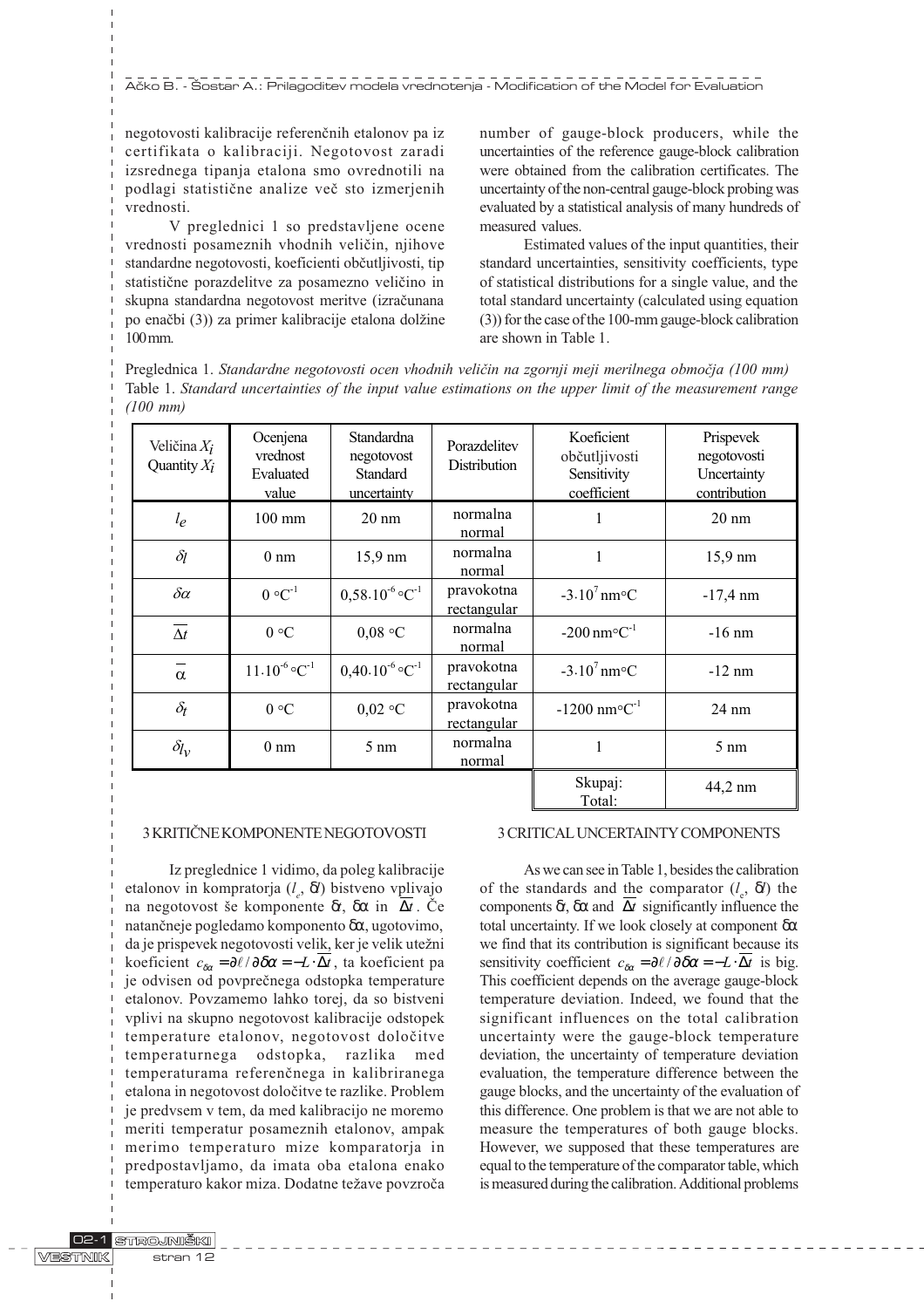nenaden porast temperature etalonov takoj po postavitvi na merilno mizo. Slika 1 prikazuje rezultate meritev temperature na dveh preskusnih etalonih med temperaturno stabilizacijo, postavitvijo na mizo komparatorja in med meritvijo. are caused by a rapid gauge-block temperature rise after setting the gauge block on the comparator table. The results of temperature measurements on two test standards during: thermal stabilisation, placement on the table and measurement are shown in Figure 1.



Sl. 1. Rezultati meritev temperature na etalonih pred kalibracijo in med njo Fig. 1. Results of standard temperature measurements before and during the calibration

Vidimo, da se pojavi kritièni trenutek po postavitvi etalonov na mizo zaradi razliènih toplotnih lastnosti materialov mize in površine za temperaturno stabilizacijo ter zaradi postavitve etalonov v navpièno lego. Zaradi te temperaturne spremembe začnemo meritev približno tri minute po postavitvi etalonov na mizo komparatorja. Po nekaj minutah se pojavi nov problem. Temperaturi etalonov se zaèneta razhajati. Referenèni etalon, ki je postavljen bliže merilcu, ohranja temperaturo na približno isti ravni, medtem ko se kalibrirani etalon začne ohlajati. Po približno desetih minutah je razlika že 0,03 K, kar kritično vpliva na rezultat meritve.

## 4 SPREMEMBA MODELA VREDNOTENJA MERILNE NEGOTOVOSTI

V prejšnjem poglavju smo videli, da so kritièni vplivi na negotovost predvsem negotovost kalibracije referenènih etalonov in spremembe temperature etalonov pred kalibracijo in med njo. Na podlagi izkušenj v zadnjih petih letih, ko smo kalibrirali referenène etalone v različnih evropskih državnih laboratorijih (PTB Nemčija, JV Norveška, BNM-LNE Francija) in smo natanèno analizirali rezultate kalibracij, smo ugotovili, da pomeni pomemben prispevek k negotovosti tudi lezenje (drift) etalonov. Z leti se spreminjata dolžina in oblika etalonov, hkrati

It is easy to see that the critical moment is the placement of the standards on the comparator table. The temperature change is caused by the different thermal properties of the thermal stabilisation surface and the comparator table's surface and by turning the gauge blocks into the vertical position. In order to avoid the influence of this temperature change, the measurement begins approximately three minutes after the standards are placed on the table. However, a few minutes later a new problem arises. The gauge-block temperature difference increases. The reference gauge block that is closer to the operator maintains its temperature, while the gauge block being calibrated starts cooling. After about ten minutes the difference is already 0.03 K, large enough to have a critical influence on the measurement result.

## 4 MODIFICATION OF THE MODEL FOR MEASUREMENT UNCERTAINTY EVALUATION

In the previous section we have seen that the uncertainty of a calibration is critically influenced by the gauge-block calibration uncertainty and by the gaugeblock temperature change before and during the calibration. However, our experience over the last five years, when calibrations of our reference standards have been performed in different European national laboratories (PTB Germany, JV Norway and BNM-LNE France) and when critical analyses of the calibration results have been performed, has shown that gauge-block drift also represents an important contribution to the uncertainty. Gauge-block length and geometry change over a period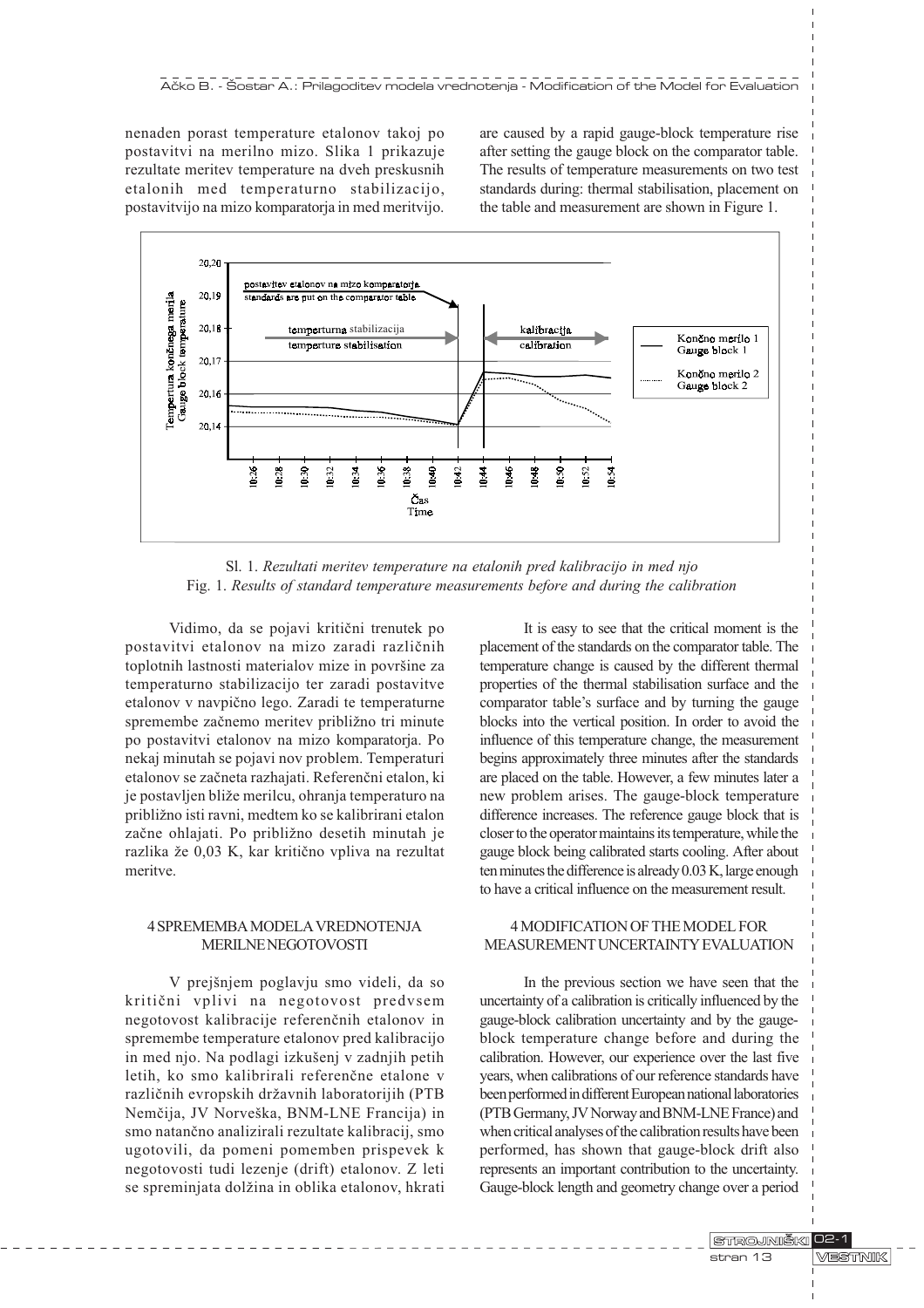pa se zaradi uporabe obrabljajo. Zato moramo v matematièni model (6) vnesti tudi popravek lezenja:

this reason the mathematical model (6) needs to be supplemented with a drift correction.

of a year as the surfaces get worn during application. For

$$
l = l_e + \delta l - L \cdot (\delta \alpha \cdot \overline{\Delta t} + \overline{\alpha} \cdot \delta t) - \delta l_v - d \tag{7}
$$

Seveda je sprememba matematiènega modela samo prvi korak pri prilagoditvi modela vrednotenja negotovosti. Bistvene so dejavnosti, ki jih izvedemo na temelju analize kritičnih vplivov temperature.

#### 4.1 Avtomatizacija postopka kalibracije

Nameni avtomatizacije postopka kalibracije so poleg časovne racionalizacije še naslednii:

- izkljuèitev vplivov merilca na meritev (predvsem toplotno sevanje),
- postavitev etalonov v èasu temperaturne stabilizacije v enak položaj kakor med meritvijo,
- možnost zaščite etalonov pred nečistočami (teh v modelu vrednotenja negotovosti sicer nismo upoštevali, povzročajo pa naključne pogreške),
- maniša možnost mehanskih poškodb etalonov med meritvijo zaradi avtomatiènih pomikov merilne mize.

Avtomatiziran postopek bo potekal brez posegov merilca. Manipulator bo avtomatièno postavljal etalone na merilno mizo, poseben krmilni mehanizem pa bo pomikal merilno mizo v položaje, ki jih doloèa merilni postopek.

Zasnova avtomatizacije, vkljuèno z vsemi potrebnimi algoritmi in doloèitvijo mehanskih, pnevmatskih in elektronskih komponent, je že konèana. V nasprotju s komercialnimi izvedbami avtomatizacije, ki jih ponujajo razlièni proizvajalci merilne opreme, smo se mi projekta lotili predvsem z vidika zmanjšanja merilne negotovosti in ne z vidika zmanjševanja merilnih časov. Izvedene so bile vse analize merilne negotovosti, ki so zajemale predvsem raziskave sprememb pogojev merjenja.

Z vidika merilne negotovosti je avtomatizacija pomembna zaradi zmanjšanja razlike med temperaturama referenènega in kalibriranega etalona in zaradi zmanjšanja spremembe temperature po postavitvi etalonov na merilno mizo primerjalnika.

#### 4.2 Merilna negotovost avtomatiziranega postopka

Analiza temperatur pred meritvijo in med njo, ki je temeljila na simuliranju avtomatiziranega merilnega postopka in je obsegala več sto meritev temperatur ob uporabi razliènih materialov, virov osvetlitve in pogonskih agregatov (vkljuèno z razliènimi vrstami izolacije in odvoda toplotne energije), je pokazala, da se lahko temperaturne razmere znatno izboljajo. Konèni rezultati analize so predstavljeni v preglednici 2.

Modification of the mathematical model is, however, only the first step in the modification of the uncertainty evaluation model. The activities that are performed on the basis of the analysis of critical temperature influences are very important.

#### 4.1 Automation of the calibration process

In addition to reducing the time of the calibration process the automation is designed to do the following: - eliminate the operator influences on the

- measurement (especially thermal radiation), - ensure the same position of the gauge blocks during the thermal stabilisation and the measurement,
- protect the gauge blocks from dirt (this was not considered in the uncertainty evaluation model, but it can cause random errors),
- decrease the possibility of mechanical damage during the measurement by introducing automated table movements.

The automated process will run without operator interventions. A manipulator will put standards on the measurement table, which will then be moved into specified positions by a special mechanism.

The design of the automated system including all the necessary algorithms and the determination of the necessary mechanical, pneumatic and electronic elements is already finished. In contrast to commercial automation systems offered by various producers of gauge-block comparators, the primary aim of our automation project is to reduce uncertainty rather than reducing the time and costs of calibration. All the uncertainty analyses relating to the change in measurement conditions have already been done.

Concerning measurement uncertainty, automation is important in order to decrease the temperature difference between the reference gauge block and the gauge block being calibrated, and to decrease the temperature change after placing the gauge blocks on the comparator table.

#### 4.2 Measurement uncertainty of the automated process

A temperature analysis before and during the measurement based on a simulation of an automated process and containing hundreds more temperature measurements for different materials, illumination sources and driving aggregates (including different types of isolations and thermal energy flows) has shown that the thermal conditions can be significantly improved. The final analysis results are presented in Table 2.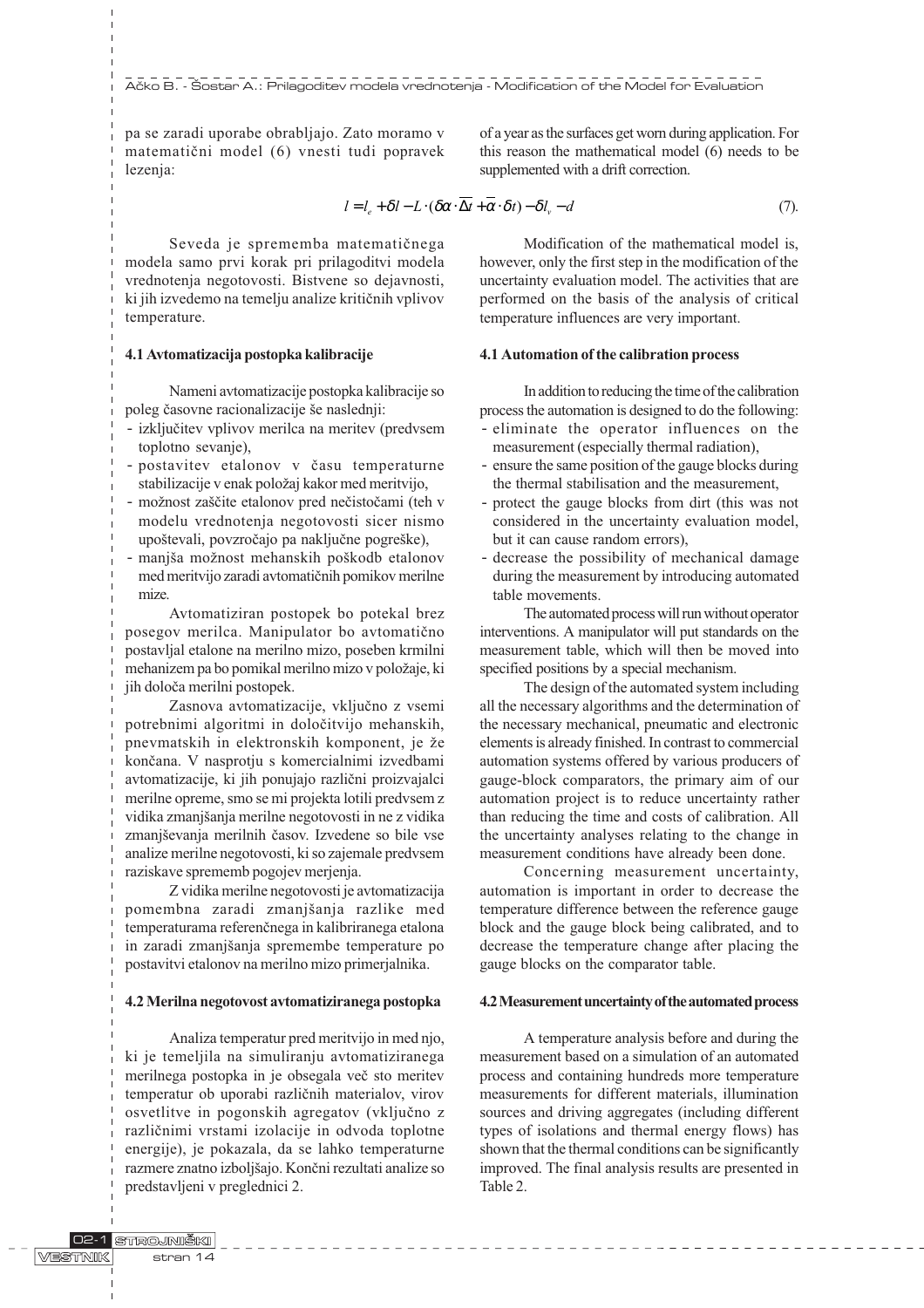Preglednica 2. Standardne negotovosti ocen vhodnih veličin na zgornji meji merilnega obmoèja (100 mm) po spremembi kalibracijskega postopka

| Veličina $X_i$<br>Quantity $X_i$ | Ocenjena<br>vrednost<br>Evaluated<br>value | Standardna<br>negotovost<br>Standard<br>uncertainty | Porazdelitev<br>Distribution | Koeficient<br>občutljivosti<br>Sensitivity<br>coefficient | Prispevek<br>negotovosti<br>Uncertainty<br>contribution |
|----------------------------------|--------------------------------------------|-----------------------------------------------------|------------------------------|-----------------------------------------------------------|---------------------------------------------------------|
| $l_e$                            | $100 \text{ mm}$                           | $20 \text{ nm}$                                     | normalna<br>normal           | 1                                                         | $20 \text{ nm}$                                         |
| $\delta_l$                       | $0 \text{ nm}$                             | 15,9 nm                                             | normalna<br>normal           | 1                                                         | 15,9 nm                                                 |
| $\delta \alpha$                  | $0 °C^{-1}$                                | $0,58.10^{-6}$ °C <sup>-1</sup>                     | pravokotna<br>rectangular    | $-1.10^{7}$ nm°C                                          | $-5,8$ nm                                               |
| $\overline{\Delta t}$            | 0 °C                                       | $0,04$ °C                                           | normalna<br>normal           | $-200$ nm $^{\circ}$ C <sup>-1</sup>                      | $-8$ nm                                                 |
| $\overline{\alpha}$              | $11.10^{-6}$ °C <sup>-1</sup>              | $0,40.10^{-6}$ °C <sup>-1</sup>                     | pravokotna<br>rectangular    | $-1.10^6$ nm°C                                            | $-0,4$ nm                                               |
| $\delta_t$                       | 0 °C                                       | $0,01$ °C                                           | pravokotna<br>rectangular    | $-1200$ nm <sup>o</sup> C <sup>-1</sup>                   | $-12$ nm                                                |
| $\delta l_{\mathcal{V}}$         | $0 \text{ nm}$                             | $5 \text{ nm}$                                      | normalna<br>normal           | 1                                                         | $5 \text{ nm}$                                          |
| $\overline{d}$                   | $0 \text{ nm}$                             | $7 \text{ nm}$                                      | pravokotna<br>rectangular    | 1                                                         | $7 \text{ nm}$                                          |
|                                  |                                            |                                                     |                              | Skupaj:<br>Total:                                         | 31,1 nm                                                 |

Table 2. Standard uncertainties of the input value estimations on the upper limit of the measurement range (100 mm) after modifying the calibration procedure

#### 5 SKLEP

Z avtomatizacijo postopka kalibracije konènih meril dosežemo stabilnejše pogoje merjenja in s tem zmanjšamo bistvene vplive na merilno negotovost. Na podlagi simuliranja postopka in analize pogojev (predvsem temperature) smo ugotovili, da se predvsem bistveno zmanja razlika med temperaturama etalonov in sprememba temperature po postavitvi etalonov na merilno mizo. Skupna merilna negotovost se pri etalonu dolžine 100 mm zmanjša za približno 34%. S takšno negotovostjo kalibracije dosežemo raven najboljših svetovnih kalibracijskih laboratorijev, primerljivi pa postanemo tudi z nekaterimi laboratoriji, ki kalibrirajo po metodi absolutne interferenène meritve z uporabo primarnega etalona.

#### 5 CONCLUSION

An automated gauge-block calibration process ensures more stable measurement conditions and so the critical influences on measurement uncertainty are therefore minimised. The process simulation and conditions (temperature) analysis have shown that the temperature difference between the standards and the temperature change after placing the standards on the comparator table decrease significantly. The total uncertainty for the 100-mm standard decreases by about 34%. With such an uncertainty a level comparable with that of the world's best laboratories is achieved and the results can also be compared with some laboratories performing calibrations using the absolute interference method with an application of the primary standard of measurement.

| 6 SYMBOLS                |                                                                                                                             |  |  |  |  |  |
|--------------------------|-----------------------------------------------------------------------------------------------------------------------------|--|--|--|--|--|
| у<br>$x_{i}$<br>$u(x_i)$ | measurement output value estimation<br>measurement input value estimation<br>standard uncertainty of an input value estima- |  |  |  |  |  |
| $u_{c}(y)$               | tion<br>combined standard uncertainty of measurement                                                                        |  |  |  |  |  |
| $\boldsymbol{k}$         | expanded uncertainty of measurement<br>coverage factor<br>calibrated gauge-block length                                     |  |  |  |  |  |
|                          | U                                                                                                                           |  |  |  |  |  |

6 SIMBOLI